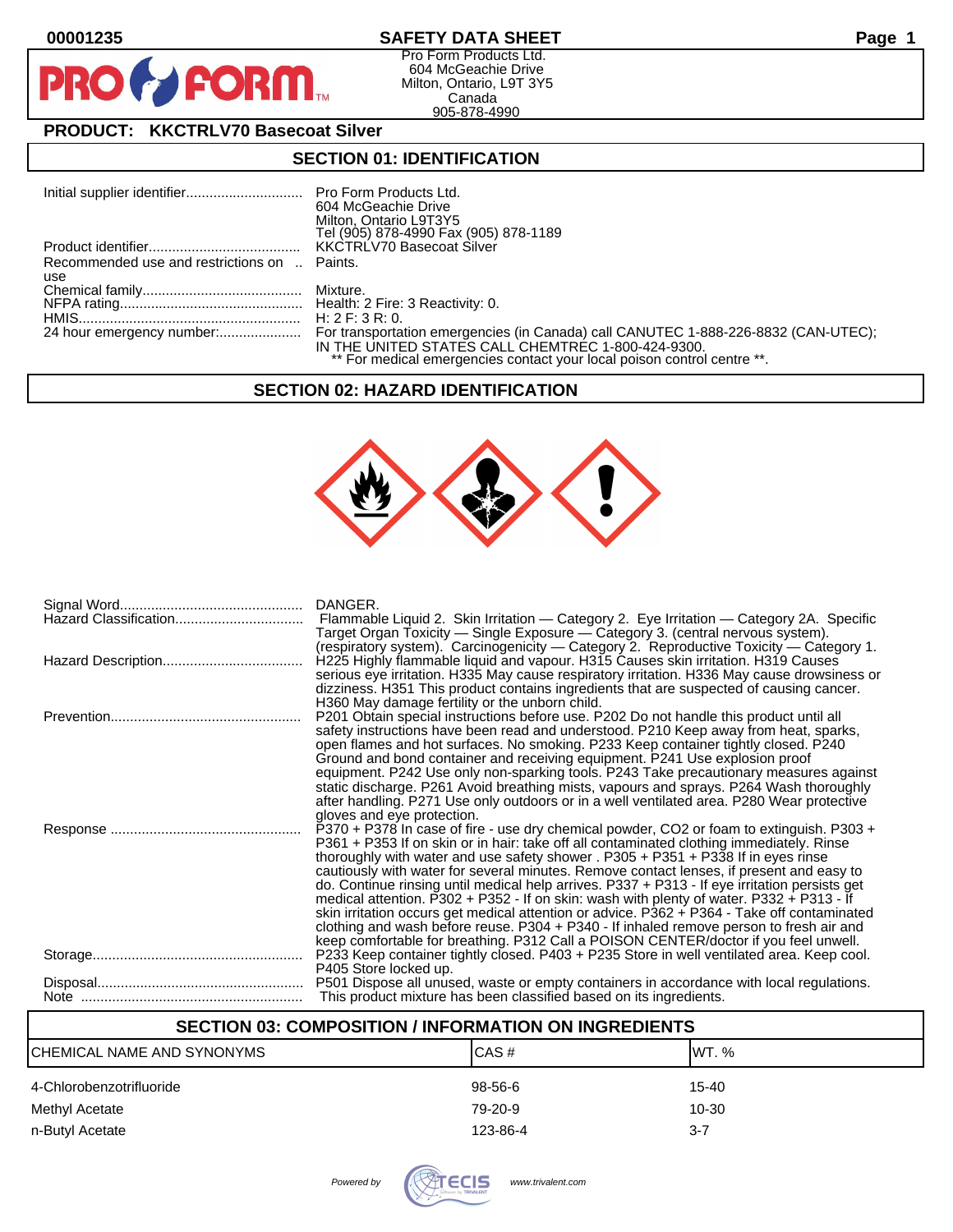## **SECTION 03: COMPOSITION / INFORMATION ON INGREDIENTS**

| 110-43-0       | 1-5       |
|----------------|-----------|
| 64742-48-9     | $1 - 5$   |
| 64742-95-6     | $1 - 5$   |
| 64742-89-8     | $1 - 5$   |
| 1330-20-7      | 1-5       |
| $100 - 41 - 4$ | $0.1 - 1$ |
| 142-82-5       | $0.1 - 1$ |
| 872-50-4       | $0.1 - 1$ |
|                |           |

<<The actual concentration(s) withheld as a trade secret>> .

### **SECTION 04: FIRST-AID MEASURES**

|                                                                  | In case of contact, immediately flush eyes, keeping eyelids open, with plenty of water for at                                                                                                                                                                                                                                                   |
|------------------------------------------------------------------|-------------------------------------------------------------------------------------------------------------------------------------------------------------------------------------------------------------------------------------------------------------------------------------------------------------------------------------------------|
|                                                                  | least 15 minutes. Consult a physician if irritation continues.<br>Immediately remove all contaminated clothing; flush skin with water for at least 15 minutes.<br>If irritation persists, seek medical attention. Wash clothing before reuse.                                                                                                   |
|                                                                  | If inhaled, remove to fresh air. If not breathing, give artificial respiration. If breathing is                                                                                                                                                                                                                                                 |
|                                                                  | difficult, give oxygen, obtain medical attention.<br>Do not induce vomiting. Get medical attention. If spontaneous vomiting occurs have victim<br>lean forward with head down to prevent aspiration of fluid into the lungs. Never give<br>anything by mouth to an unconscious person.                                                          |
| Most important symptoms and effects,<br>whether acute or delayed | Causes skin and eye irritation. Symptoms may include stinging, tearing, redness, swelling,<br>and blurred vision. May cause cancer. May damage fertility or the unborn child. High<br>vapour concentrations may be irritating to the respiratory tract. Vapors have a narcotic<br>effect and may cause headache, fatigue, dizziness and nausea. |
|                                                                  | Treat victims symptomatically. The main hazard from ingestion is aspiration of the liquid<br>into the lungs producing chemical pneumonitis. In the event of an incident involving this<br>product ensure that medical authorities are provided a copy of this safety data sheet.                                                                |

## **SECTION 05: FIRE-FIGHTING MEASURES**

Suitable and unsuitable extinguishing ..... Carbon dioxide, dry chemical, foam. Do not use water in a jet. media

Specific hazards arising from the ............. Oxides of carbon (CO, CO2). Sulfur Oxides. Chlorine gases and fluorine containing gases hazardous product, such as the nature of can be produced. Smoke. Other potentially toxic fumes. any hazardous combustion products<br>Special protective equipment and ............

Special protective equipment and ............ Firefighter should be equipped with self-contained breathing apparatus and full protective<br>precautions for fire-fighters on an electhing to protect against potentially toxic an clothing to protect against potentially toxic and irritating fumes. Solvent vapours may be heavier than air and may build up and travel along the ground to an ignition source, which may result in a flash back to the source of the vapours. Cool fire-exposed containers with cold water spray. Heat will cause pressure buildup and may cause explosive rupture.

### **SECTION 06: ACCIDENTAL RELEASE MEASURES**

| Leak/spill.                                                            | Keep away from heat, sparks and flames. Eliminate all sources of ignition. Isolate area and<br>keep unauthorized people away. Do not walk through spilled material. Wear proper<br>protective equipment. Ventilate area to remove the remaining vapours. Absorb with an<br>inert dry material and place in an appropriate waste container. Spilled material and water<br>rinses are classified as chemical waste, and must be disposed of in accordance with<br>current local, provincial, state, and federal regulations. |
|------------------------------------------------------------------------|----------------------------------------------------------------------------------------------------------------------------------------------------------------------------------------------------------------------------------------------------------------------------------------------------------------------------------------------------------------------------------------------------------------------------------------------------------------------------------------------------------------------------|
| Methods and materials for containment<br>and cleaning up               | Dike area to contain the spill, prevent runoff from going into drains, absorb residual<br>material with an inert absorbent, shovel or pump to a properly labelled container and<br>dispose of as a hazardous waste.                                                                                                                                                                                                                                                                                                        |
| Personal precautions, protective<br>equipment and emergency procedures | Isolate area and keep unauthorized people away. Do not walk through spilled material.<br>Wear recommended protective equipment. Ventilate. Open windows and doors to allow<br>air circulation. Dike area to prevent spreading. The use of absorbent socks or spill pillows<br>may be required. Stop leak if safe to do so. Prevent runoff into drains, sewers, and other<br>waterways. Use non-sparking tools and equipment to pick up the spilled material.                                                               |

### **SECTION 07: HANDLING AND STORAGE**

Precautions for safe handling.................... Keep away from heat, sparks, and open flame. Always adopt precautionary measures against build-up of static which may arise from appliances, handling and the containers in

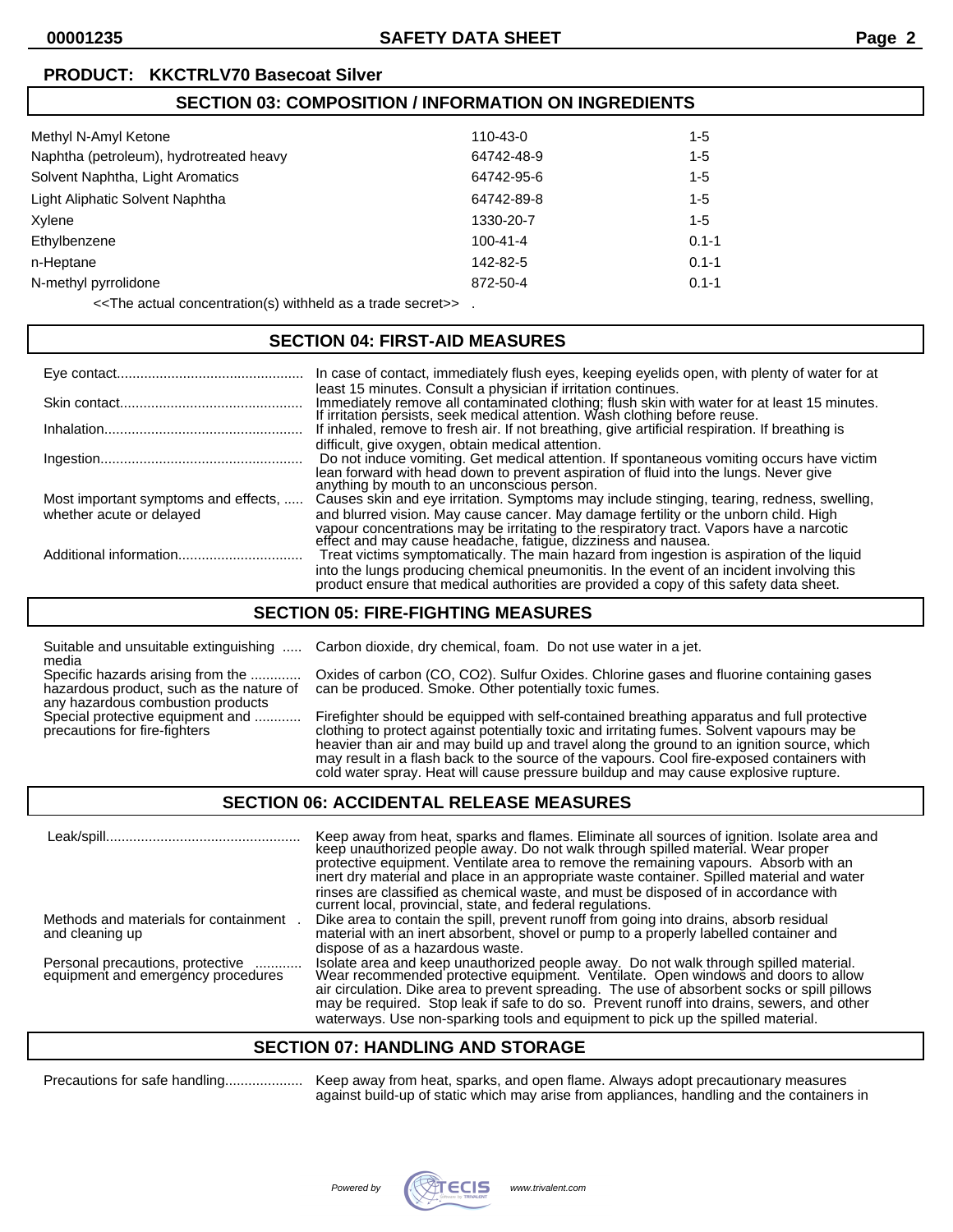# **SECTION 07: HANDLING AND STORAGE**

| Precautions for safe handling                                   | which product is packed. Containers must be grounded and bonded. Do not use near<br>sources of ignition, open flames or sparks. Do not cut, drill, weld or grind on or near the<br>container. Open containers slowly to allow for any pressure build-up to escape. Keep<br>containers closed when not in use. Avoid skin and eye contact. Avoid breathing vapours or<br>mist. Employees should wash hands and face before eating or drinking. |
|-----------------------------------------------------------------|-----------------------------------------------------------------------------------------------------------------------------------------------------------------------------------------------------------------------------------------------------------------------------------------------------------------------------------------------------------------------------------------------------------------------------------------------|
| Conditions for safe storage, including any<br>incompatibilities | Store in a cool, dry and well ventilated area. Keep away from heat, sparks, and open<br>flames. Store away from oxidizing and reducing materials.                                                                                                                                                                                                                                                                                             |
|                                                                 |                                                                                                                                                                                                                                                                                                                                                                                                                                               |

## **SECTION 08: EXPOSURE CONTROLS / PERSONAL PROTECTION**

| INGREDIENTS                                                                                                                                                                                                                                                                                                                                                                                                                                                                                                                                                                                                                                                                                                                   | TWA                                       | <b>ACGIH TLV</b><br>STEL                                                                                                                                                                                                                                                                                                                                                                                                                                                                                                                                                                                                 | PEL                         | <b>OSHA PEL</b><br><b>STEL</b>                      | <b>NIOSH</b><br><b>REL</b> |
|-------------------------------------------------------------------------------------------------------------------------------------------------------------------------------------------------------------------------------------------------------------------------------------------------------------------------------------------------------------------------------------------------------------------------------------------------------------------------------------------------------------------------------------------------------------------------------------------------------------------------------------------------------------------------------------------------------------------------------|-------------------------------------------|--------------------------------------------------------------------------------------------------------------------------------------------------------------------------------------------------------------------------------------------------------------------------------------------------------------------------------------------------------------------------------------------------------------------------------------------------------------------------------------------------------------------------------------------------------------------------------------------------------------------------|-----------------------------|-----------------------------------------------------|----------------------------|
| 4-Chlorobenzotrifluoride<br>Methyl Acetate                                                                                                                                                                                                                                                                                                                                                                                                                                                                                                                                                                                                                                                                                    | Not established<br>200 ppm                | Not established<br>250 ppm                                                                                                                                                                                                                                                                                                                                                                                                                                                                                                                                                                                               | Not established<br>200 ppm  | Not established<br>250 ppm in some<br><b>States</b> | Not established<br>200 ppm |
|                                                                                                                                                                                                                                                                                                                                                                                                                                                                                                                                                                                                                                                                                                                               |                                           | CA ON: 200ppm (TWA), 250ppm (STEL)                                                                                                                                                                                                                                                                                                                                                                                                                                                                                                                                                                                       |                             |                                                     |                            |
| n-Butyl Acetate                                                                                                                                                                                                                                                                                                                                                                                                                                                                                                                                                                                                                                                                                                               | 50 ppm                                    | $150$ ppm                                                                                                                                                                                                                                                                                                                                                                                                                                                                                                                                                                                                                | $150$ ppm                   | 200 ppm                                             | 150 ppm / STEL 200<br>ppm  |
|                                                                                                                                                                                                                                                                                                                                                                                                                                                                                                                                                                                                                                                                                                                               |                                           | CA ON: 50ppm (TWA), 150ppm (STEL)                                                                                                                                                                                                                                                                                                                                                                                                                                                                                                                                                                                        |                             |                                                     |                            |
| Methyl N-Amyl Ketone                                                                                                                                                                                                                                                                                                                                                                                                                                                                                                                                                                                                                                                                                                          | 50 ppm<br>ON OEL: 25 ppm; 115 mg/m3 (TWA) | Not established                                                                                                                                                                                                                                                                                                                                                                                                                                                                                                                                                                                                          | 100 ppm                     | 465 mg/m3 TWA                                       | Not established            |
| Naphtha (petroleum),<br>hydrotreated heavy                                                                                                                                                                                                                                                                                                                                                                                                                                                                                                                                                                                                                                                                                    | 175 ppm                                   | Not established                                                                                                                                                                                                                                                                                                                                                                                                                                                                                                                                                                                                          | Not established             | Not established                                     | Not established            |
| Solvent Naphtha, Light<br>Aromatics                                                                                                                                                                                                                                                                                                                                                                                                                                                                                                                                                                                                                                                                                           | Not established                           | Not established                                                                                                                                                                                                                                                                                                                                                                                                                                                                                                                                                                                                          | 500 ppm (2000<br>mg/m3) TWA | Not established                                     | 350 mg/m3 TWA              |
| <b>Light Aliphatic Solvent</b><br>Năphtha                                                                                                                                                                                                                                                                                                                                                                                                                                                                                                                                                                                                                                                                                     | Not established                           | Not established                                                                                                                                                                                                                                                                                                                                                                                                                                                                                                                                                                                                          | Not established             | Not established                                     | Not established            |
| Xylene                                                                                                                                                                                                                                                                                                                                                                                                                                                                                                                                                                                                                                                                                                                        | 50 ppm                                    | $150$ ppm                                                                                                                                                                                                                                                                                                                                                                                                                                                                                                                                                                                                                | 100 ppm TWA                 | Not established                                     | Not established            |
|                                                                                                                                                                                                                                                                                                                                                                                                                                                                                                                                                                                                                                                                                                                               |                                           | CA ON: 100ppm (TWA); 150ppm (STEL)                                                                                                                                                                                                                                                                                                                                                                                                                                                                                                                                                                                       |                             |                                                     |                            |
| Ethylbenzene                                                                                                                                                                                                                                                                                                                                                                                                                                                                                                                                                                                                                                                                                                                  | 100 ppm                                   | 125 ppm                                                                                                                                                                                                                                                                                                                                                                                                                                                                                                                                                                                                                  | 100 ppm                     | Not established                                     | 100 ppm / STEL 125<br>ppm  |
|                                                                                                                                                                                                                                                                                                                                                                                                                                                                                                                                                                                                                                                                                                                               | CA ON: 20ppm (TWA)                        |                                                                                                                                                                                                                                                                                                                                                                                                                                                                                                                                                                                                                          |                             |                                                     |                            |
| n-Heptane                                                                                                                                                                                                                                                                                                                                                                                                                                                                                                                                                                                                                                                                                                                     | 400 ppm                                   | 500 ppm                                                                                                                                                                                                                                                                                                                                                                                                                                                                                                                                                                                                                  | 500 ppm                     | Not Established                                     | 85 ppm / STEL 440<br>ppm   |
|                                                                                                                                                                                                                                                                                                                                                                                                                                                                                                                                                                                                                                                                                                                               | CA ON: 400ppm (TWA),                      | 500ppm (STEL)                                                                                                                                                                                                                                                                                                                                                                                                                                                                                                                                                                                                            |                             |                                                     |                            |
| N-methyl pyrrolidone                                                                                                                                                                                                                                                                                                                                                                                                                                                                                                                                                                                                                                                                                                          | Not Established                           | Not Established                                                                                                                                                                                                                                                                                                                                                                                                                                                                                                                                                                                                          | Not Established             | Not Established                                     | Not Established            |
| Personal Protective Equipment                                                                                                                                                                                                                                                                                                                                                                                                                                                                                                                                                                                                                                                                                                 |                                           | Chemical safety goggles and full faceshield if a splash hazard exists.<br>Wear skin protection equipment. The selection of skin protection equipment depends on<br>the nature of the work to be performed.<br>Wear adequate protective clothes. Wear long sleeves and trousers to prevent dermal<br>exposure.<br>Safety boots per local regulations.<br>Eye wash facility and emergency shower should be in close proximity. Employees should wash their hands and face before eating, drinking, or using tobacco products.<br>Local exhaust ventilation is recommended. Wear an appropriate, properly fitted respirator |                             |                                                     |                            |
| when contaminant levels exceed the recommended exposure limits. Use NIOSH approved<br>respirator or equipment. Do not exceed the use limits of the respirator.<br>Provide natural or mechanical ventilation to control exposure levels below airborne<br>Appropriate engineering controls<br>exposure limits. Local mechanical exhaust ventilation should be used at sources of air<br>contamination, such as open process equipment, or during purging operations, to capture<br>gases and fumes that may be emitted. Standard reference sources regarding industrial<br>ventilation (ie. ACGIH industrial ventilation) should be consulted for guidance about<br>adequate ventilation. Explosion-proof exhaust ventilation. |                                           |                                                                                                                                                                                                                                                                                                                                                                                                                                                                                                                                                                                                                          |                             |                                                     |                            |

## **SECTION 09: PHYSICAL AND CHEMICAL PROPERTIES**

| Silver. |
|---------|
| Solvent |
| Not ava |

t odour. ailable.

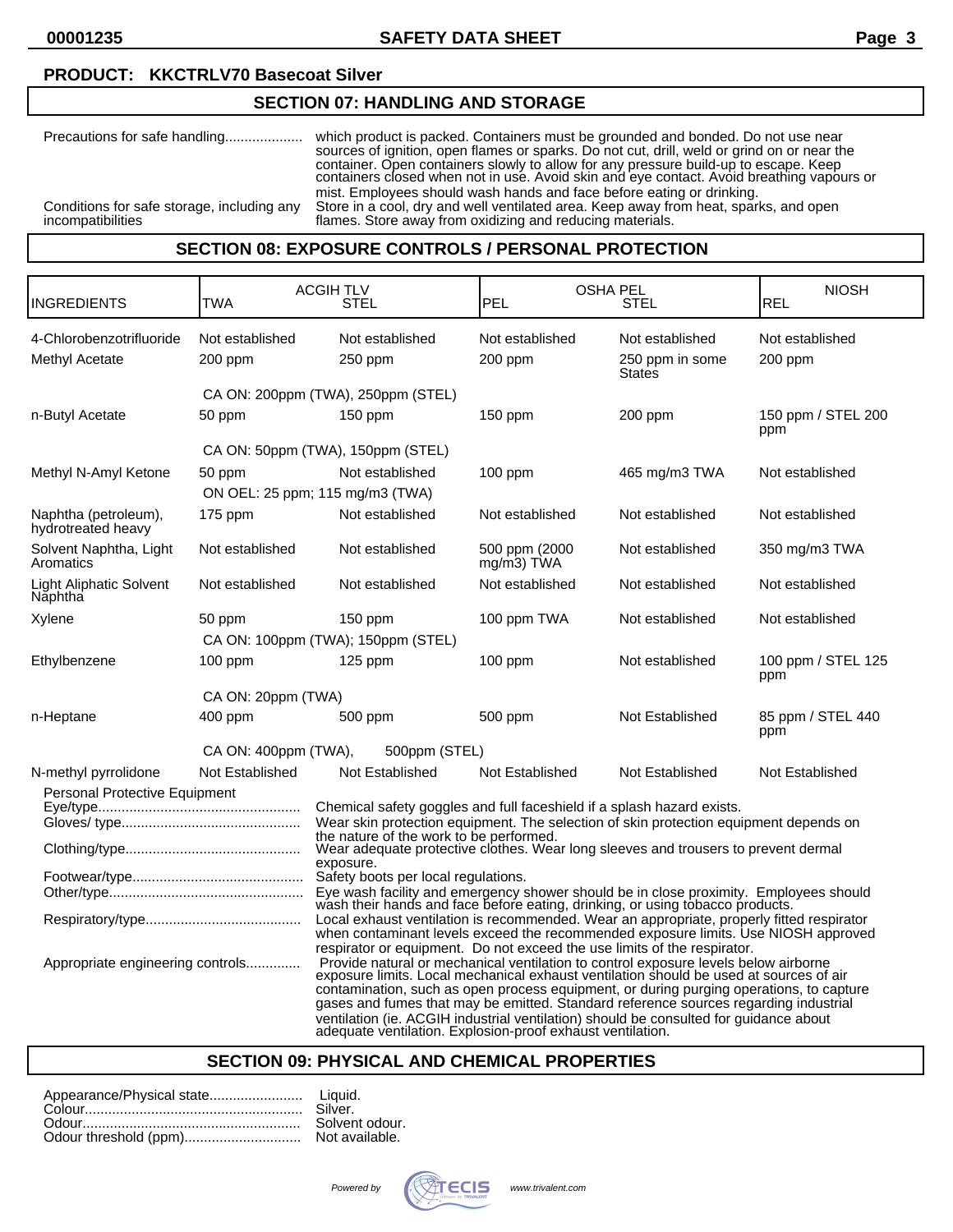# **SECTION 09: PHYSICAL AND CHEMICAL PROPERTIES**

|                                                | Not applicable.                                      |
|------------------------------------------------|------------------------------------------------------|
| Melting / Freezing point (deg C)               | $< 0 °C$ .                                           |
| Initial boiling point / boiling range (deg C). | $>55$ °C.                                            |
|                                                | -15.6 °C. (estimate; lowest flash point ingredient). |
|                                                | Not available.                                       |
| Flammability (solids and gases)                | Not applicable.                                      |
| Upper flammable limit (% vol)                  | 16.0.                                                |
| Lower flammable limit (% vol)                  | 0.6.                                                 |
|                                                | Not available.                                       |
|                                                | $>1$ .                                               |
| Relative Density (Specific Gravity)            | 9.51 lbs/USG: 1.14.                                  |
|                                                | No data.                                             |
|                                                | Not available.                                       |
| Auto ignition temperature (deg C)              | $> 200^{\circ}$ C.                                   |
| Decomposition temperature                      | Not available.                                       |
|                                                | 3580 cPs, spindle #4 @ 20 rpm.                       |
|                                                | 175 g/l - 1.46 lb/USG.                               |
|                                                | 15.3.                                                |
|                                                | 75.82.                                               |

## **SECTION 10: STABILITY AND REACTIVITY**

|                                    | Product is stable; hazardous polymerization will not occur.                       |
|------------------------------------|-----------------------------------------------------------------------------------|
|                                    | Stable at normal temperatures and pressures.                                      |
| Possibility of hazardous reactions | Will not occur under normal temperature and pressure.                             |
| discharge, shock or vibration      | Conditions to avoid, including static  Keep away from heat. Electrostatic charge. |
|                                    | Strong acids. Strong bases. Strong oxidizers.                                     |
| Hazardous decomposition products   | See hazardous combustion products section 5.                                      |

# **SECTION 11: TOXICOLOGICAL INFORMATION**

| <b>INGREDIENTS</b>                      |                                                                                                                                                                                                                                                                                                                           | <b>LC50</b>                                    |          | LD <sub>50</sub>                                         |        |
|-----------------------------------------|---------------------------------------------------------------------------------------------------------------------------------------------------------------------------------------------------------------------------------------------------------------------------------------------------------------------------|------------------------------------------------|----------|----------------------------------------------------------|--------|
| 4-Chlorobenzotrifluoride                |                                                                                                                                                                                                                                                                                                                           | 4479 ppm                                       |          | >6,800 mg/kg (rat oral);<br>>2,700 mg/kg (rabbit dermal) |        |
| Methyl Acetate                          |                                                                                                                                                                                                                                                                                                                           | $>49$ mg/L (4 hr) rat                          |          | 6482 mg/kg (oral rat);<br>>2,000 mg/kg (dermal rat)      |        |
| n-Butyl Acetate                         |                                                                                                                                                                                                                                                                                                                           | >33 mg/L vapour,<br>(rat) dust/mist            | 5.2 mg/L | 10760 mg/kg (rat, oral)<br>mg/kg (rabbit, dermal)        | 14112  |
| Methyl N-Amyl Ketone                    |                                                                                                                                                                                                                                                                                                                           | Not Available                                  |          | 1,670 mg/kg rat oral<br>mg/kg rabbit dermal              | 12,600 |
| Naphtha (petroleum), hydrotreated heavy |                                                                                                                                                                                                                                                                                                                           | $>8500$ mg/m3 (rat, 4 hr)                      |          | $>6000$ mg/kg (oral, rat)                                |        |
| Solvent Naphtha, Light Aromatics        |                                                                                                                                                                                                                                                                                                                           | 5.2 mg/L 4 hours, rat 3400 ppm 4<br>hours, rat |          | >5,000 mg/kg rat oral >2,000<br>mg/kg rabbit dermal      |        |
| Light Aliphatic Solvent Naphtha         |                                                                                                                                                                                                                                                                                                                           | 3400 ppm 4hr rat                               |          | 3000 mg/kg dermal rat                                    |        |
| Xylene                                  |                                                                                                                                                                                                                                                                                                                           | 6350 ppm 4 hours rat                           |          | >3523 mg/kg rat oral                                     |        |
| Ethylbenzene                            |                                                                                                                                                                                                                                                                                                                           | No data                                        |          | 3,500 mg/kg rat oral<br>17,800 mg/kg rabbit dermal       |        |
| n-Heptane                               |                                                                                                                                                                                                                                                                                                                           | 103 mg/m3 rat 4 hr                             |          | $>$ 5000 mg/kg (oral, rat)                               |        |
| N-methyl pyrrolidone                    |                                                                                                                                                                                                                                                                                                                           | No Data                                        |          | 3600 mg/kg (oral, rat)                                   |        |
|                                         | Eye contact. Skin contact. Inhalation.<br>Causes skin irritation. May cause moderate to severe eye irritation. Irritating to mucous<br>membranes and upper respiratory tract. Excessive inhalation of this product may cause<br>dizziness. Aspiration of material into the lungs can cause chemical pneumonitis which can |                                                |          |                                                          |        |
| Effects of chronic exposure             | be fatal.<br>Reports have associated repeated or prolonged overexposure to solvents with permanent<br>brain and nervous system damage. Prolonged or repeated skin contact may cause drying<br>or cracking of skin. Intentional misuse by deliberately concentrating and inhaling this<br>product may be harmful or fatal. |                                                |          |                                                          |        |
| Sensitizing capability of material      | None reported.<br>Ethylbenzene is classified as an A3 known animal carcinogen. Ethylbenzene is known to<br>the state of California to cause cancer and developmental effects and is listed by IARC as<br>a Group 2B Carcinogen.                                                                                           |                                                |          |                                                          |        |